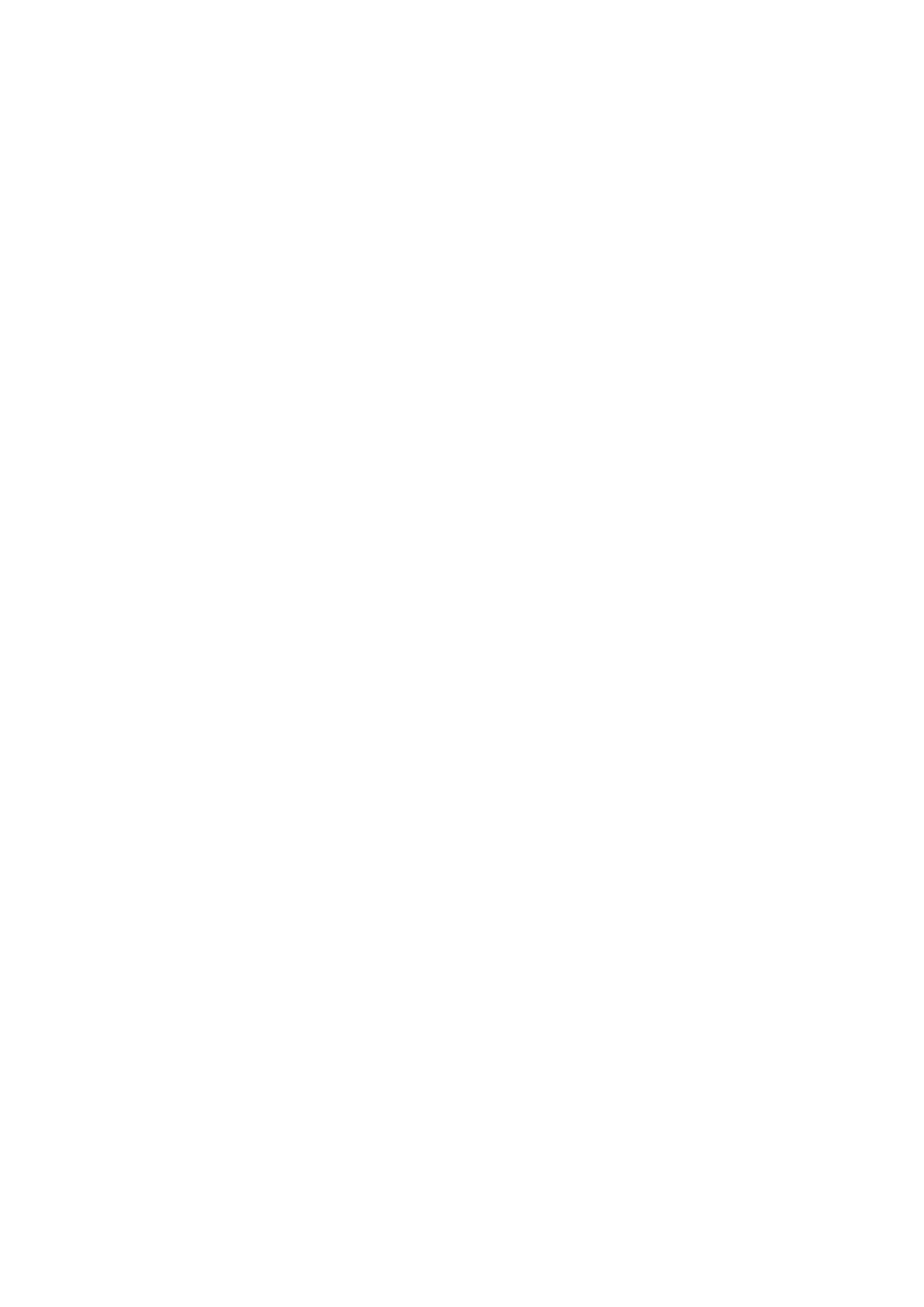# The Australia Institute

Research that matters

#### **About TAI**

The Australia Institute is an independent public policy think tank based in Canberra. It is funded by donations from philanthropic trusts and individuals, memberships and commissioned research. Since its launch in 1994, the Institute has carried out highly influential research on a broad range of economic, social and environmental issues.

#### **Our philosophy**

As we begin the 21st century, new dilemmas confront our society and our planet. Unprecedented levels of consumption co-exist with extreme poverty. Through new technology we are more connected than we have ever been, yet civic engagement is declining. Environmental neglect continues despite heightened ecological awareness. A better balance is urgently needed.

The Australia Institute's directors, staff and supporters represent a broad range of views and priorities. What unites us is a belief that through a combination of research and creativity we can promote new solutions and ways of thinking.

#### **Our purpose—'Research that matters'**

The Institute aims to foster informed debate about our culture, our economy and our environment and bring greater accountability to the democratic process. Our goal is to gather, interpret and communicate evidence in order to both diagnose the problems we face and propose new solutions to tackle them.

The Institute is wholly independent and not affiliated with any other organisation. As an Approved Research Institute, donations to its Research Fund are tax deductible for the donor. Anyone wishing to donate can do so via the website at https://www.tai.org.au or by calling the Institute on 02 6206 8700. Our secure and user-friendly website allows donors to make either one-off or regular monthly donations and we encourage everyone who can to donate in this way as it assists our research in the most significant manner.

LPO Box 5096 University of Canberra, Bruce ACT 2617 Tel: (02) 6206 8700 Fax: (02) 6206 8708 Email: mail@tai.org.au Website:www.tai.org.au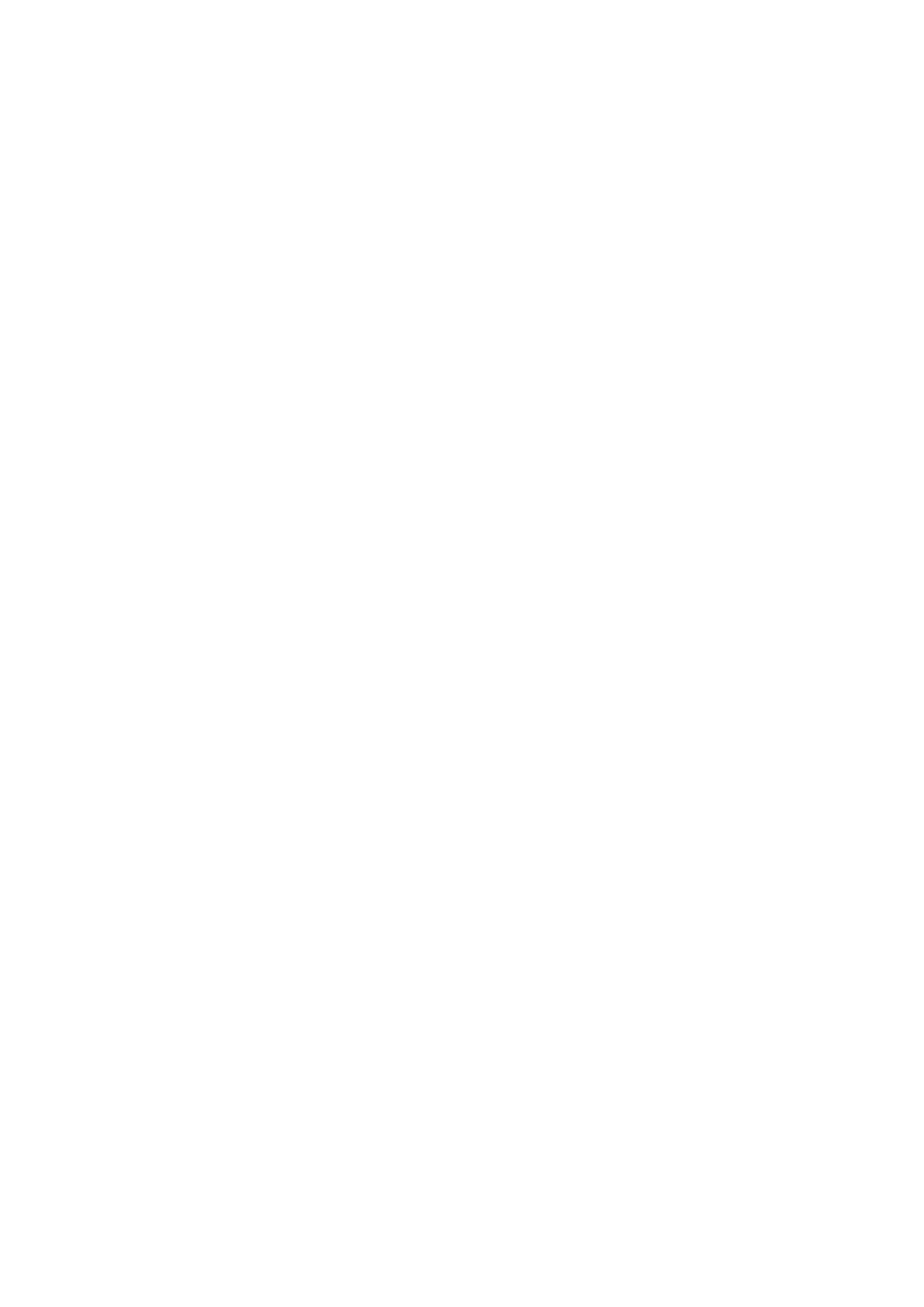#### **Summary**

The government would have had an additional \$38 billion for last year's federal government budget and would have collected an extra \$169 billion over the past seven years had it not been for unsustainable income tax cuts that were made in the lead up to the GFC. Had the income tax cuts not been made, the current budget would not be in deficit and we would be having a very different discussion about funding priorities.

Budget difficulties are not something high income earners are likely to have been concerned with over the past seven years as they were the biggest beneficiaries of these tax cuts. Of the \$169 billion in tax cuts, 42 per cent of them or \$71 billion went to the top 10 per cent of income earners. The top 10 per cent got more in tax cuts than the bottom 80 per cent.

This sheds an entirely new light on the current debate about whether we can afford things like the NDIS or Gonski reforms. If the budget is in deficit because of income tax cuts that primarily benefited the highest income earners and that is being used as a reason not to give more money or support to the poor and disadvantaged, then political debate in Australia has reached a new low.

Using NATSEM modelling, the full extent of the tax cuts was determined by calculating the amount of revenue the government would have collected had the income tax cuts from 2005- 06 to 2011-12 not taken place. These tax cuts represent a major structural change to the federal budget. In 2011-12 they slashed the amount of income tax the federal government was able to collect by a quarter.

The income tax cuts undermined the ability of the budget to generate sufficient income during more normal economic conditions. It drove the budget into structural deficit. The boom times in the lead up to the GFC increased income, spending and profit and generated large increases in revenue for the federal government.

This increase in revenue was a temporary windfall gain driven in part by the mining boom, but it was used to fund permanent cuts to income tax. The argument for the sustainability of the tax cuts at the time was that even with the cuts the budget was still in surplus. This of course ignores the fact that the boom time was hiding the long term unsustainability of the budget.

Now that the economy is growing more closely to its long run average, the structural hole left by the income tax cuts by previous governments has been exposed and has resulted in the government struggling to bring the budget into surplus.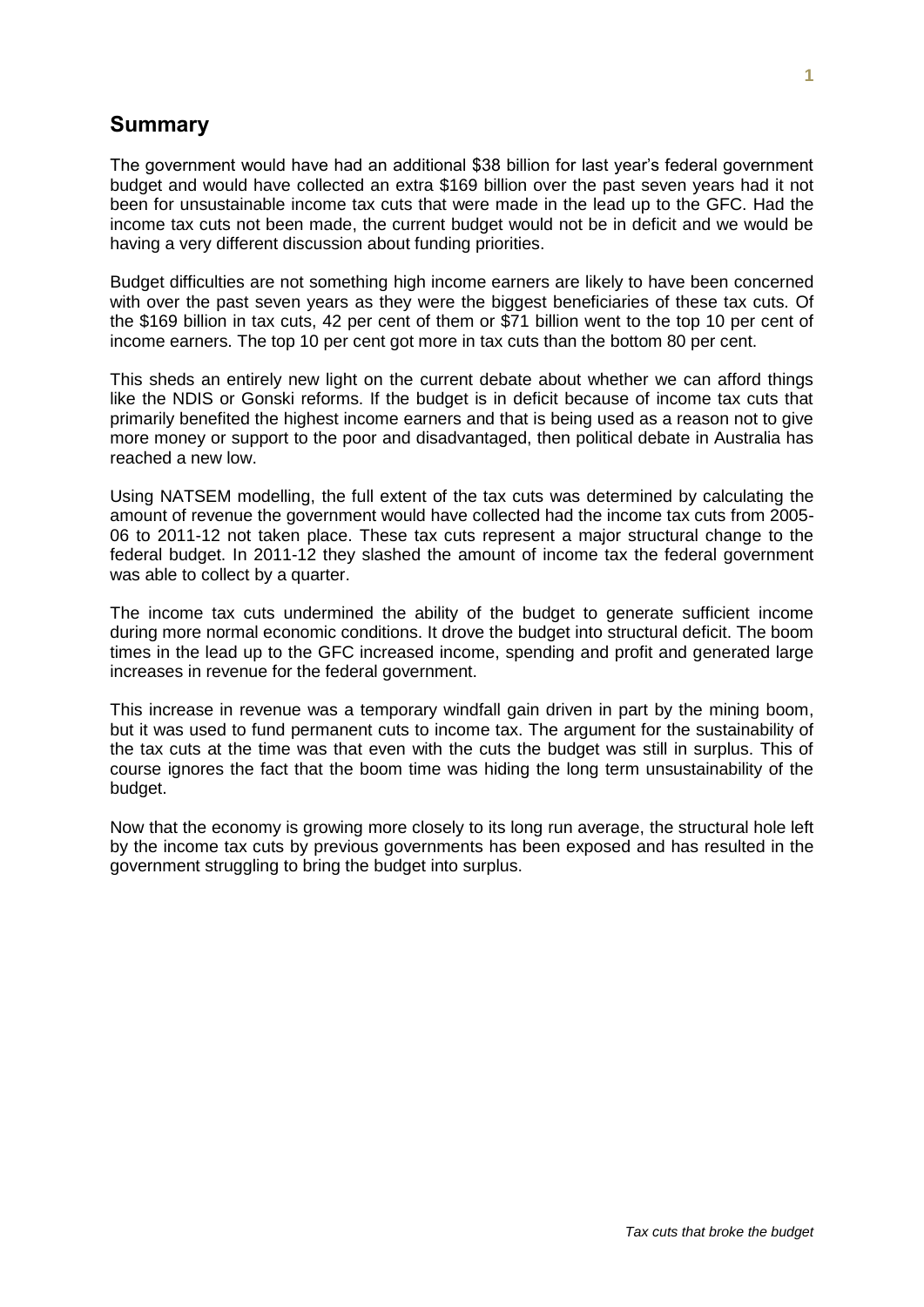#### **Introduction**

The economy influences the budget more than the budget influences the economy. This simple truth always seems to get lost in the political debate around the budget. At budget time the government is keen to take responsibility for the good things that happen and the opposition is keen to pin all the problems in the budget on the government. The reality is that a lot of the budget outcome (both good and bad) is dependent on things happening in the Australian and world economies, most of which are beyond the control of the government. The budget is also heavily influenced by decisions made in previous budgets.

The large surpluses in the mid-2000s were primarily driven by the booming economy, which was itself a product of a booming Chinese economy. The Australian government has no influence over the Chinese economy, but the Chinese economy has a large amount of influence over the Australian government's budget. Similarly this paper will argue the large income tax cuts made from 2005 to 2008 are having a big influence on the present federal government's budget.

#### **What affects the budget?**

The business cycle has been a feature of market economies since they first appeared with the industrial revolution. They follow a pattern of boom and bust, periods of strong growth followed by downturns, recessions and even depressions.

These regular fluctuations in economic growth also have an effect on government budgets. During a boom income, profit and spending are typically on the rise, which increases tax revenue. At the same time the number of unemployed decreases, this decreases government spending on welfare. During these times the budget, without intervention, will move towards a surplus. The opposite happens during a downturn. Income, profits and spending fall and so does tax revenue. Unemployment rises and so do government welfare payments. The budget moves naturally towards a deficit.

The regular swing in the budget outcome caused by the business cycle has led to economists dividing the budget outcome into two separate parts, a cyclical component and a structural component. The cyclical component of the budget is that part of the budget that was caused by the business cycle. The remaining part of the budget outcome is the structural component of the budget. The structural budget component can be thought of as the budget outcome if the Australian economy was growing at its long term average. Or put another way, it's the underlying part of the budget where the effects of the business cycle are removed.

The structural component is that part of the budget that policy makers have an influence over. While governments do have macroeconomic levers to exert some control over the business cycle they have not, as yet, been able to eliminate the cycle completely. Economists hoped that by dividing the budget into two components policy makers would be better able to focus on the underlying budget without being distracted by the cyclical component. If history is any guide, in Australia at least, their hopes have not been realised.

Recent history has shown that politicians either do not understand the difference between the structural and cyclical components of the budget or they choose to ignore them.

The recent political discussion in Australia has focused solely on the final budget outcome and there has been little discussion about what is happening to the underlying or structural component of the budget. This of course has been made worse by the simplistic positions both major parties have taken in which deficit and debt are seen as bad regardless of the economic context.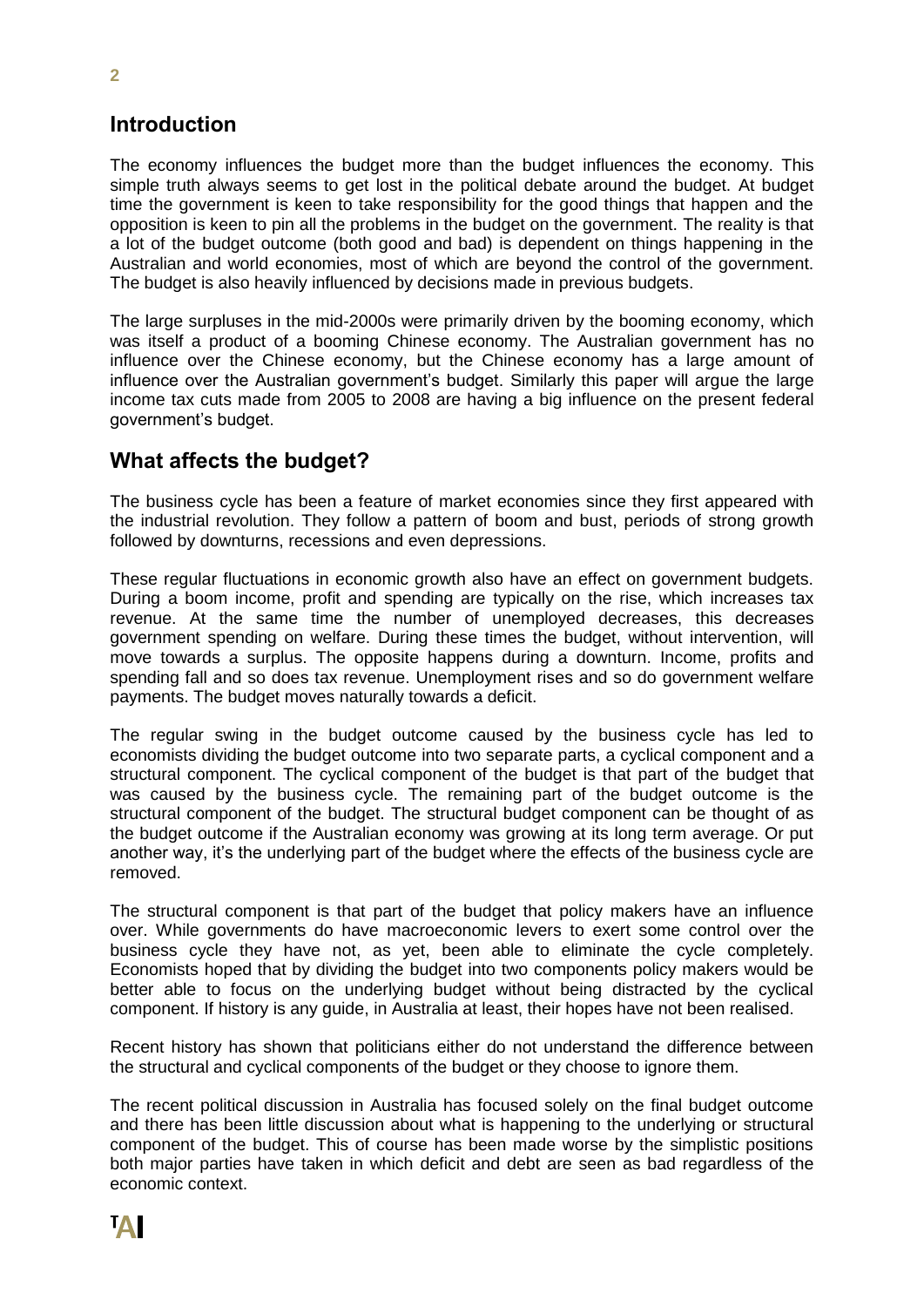A dislike of deficits has reached such a point that both the government and the opposition have promised to run budget surpluses over the business cycle.<sup>1</sup> Most economists would suggest that balancing the budget over the business cycle should be the objective.

In order to understand why the Australian federal budget is in its current position we need to look at what has happened to the cyclical and structural components of the budget over the past decade, because the current budget outcome is largely influenced by previous budget decisions.

## **Tax cuts in boom time**

The period from 2004-05 to the beginning of the GFC in 2008-09 was a period of strong economic growth driven in part by the mining boom. Tax receipts all grew strongly; with company tax receipts increasing over 50 per cent during this period.<sup>2</sup> This rise in revenue caused the budget to naturally move to a surplus.

The overall budget surpluses during this time were mainly the result of cyclical factors including increasing commodity prices and rising company tax revenue. During this period the structural budget position was also changing. Each year from 2004-05 to 2007-08, income taxes were cut. This pushed the structural component of the budget towards a deficit, although the actual budget outcome never reached a deficit because of the strong cyclical revenue collections.

In 2008-09 the GFC struck and had an immediate effect on revenues. Government revenue fell dramatically from 25 per cent of GDP in 2007-08 to 22 per cent just two years later.<sup>3</sup> This drove the actual budget into deficit. The structural budget, which had been pushed towards a deficit in the preceding four years because of the income tax cuts, was weakened further by the tax cuts introduced in 2008-09 and 2009-10. These tax cuts were largely a legacy of the 2007 election campaign when the Howard/Costello government promised large income tax cuts and the Labor party promised very similar cuts in response. During the GFC the structural component was also affected by the increased spending that was also part of the stimulus package. Much of the stimulus package was a temporary increase in spending and so did not have a long term impact on the structural component of the budget, but some of the increases were permanent such as the increase in pension payments.

In the past few years the economy has improved, increasing government revenue as commodity prices recovered and the stimulus package helped Australia avoid the worst of the GFC. The structural budget deficit also decreased as the stimulus package wound down, but the budget remained in deficit primarily due to the previous income tax cuts.

## **Current budget position**

Now the government is attempting to move the actual budget position from a deficit to a surplus and is struggling to do so. The Australian economy has been growing at or just below its long term growth rate. This means the business cycle is not having a strong effect on the budget outcome. It is now the structural component of the deficit that is driving the budget outcome. With most of the spending from the stimulus package finished, government spending has fallen since 2010-11. Therefore the underlying structural budget deficit is a byproduct of income tax cuts both during the last boom and in the years after the GFC.

 1 Koukoulas (2013)

<sup>&</sup>lt;sup>2</sup> The Treasury (2012a)

<sup>3</sup> The Treasury (2012b)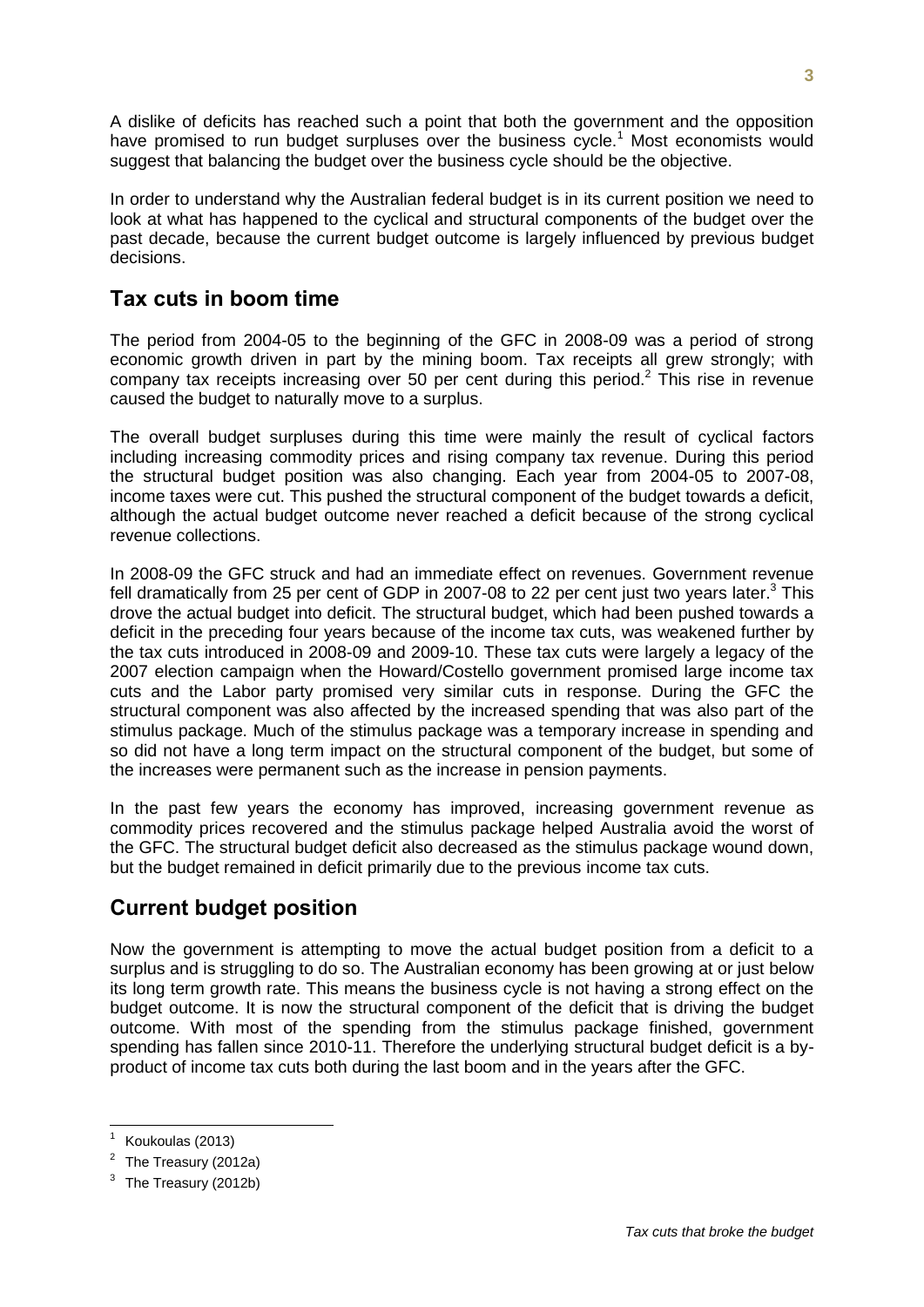#### **The long term effects of the income tax cuts**

The importance of the income tax cuts to the structural budget deficit can be determined by looking at what the budget outcome would be in 2011-12 if we used the tax rates from 2004- 05. The difference in the budget outcomes would show us how much money was given away in income tax cuts over the period. The National Centre for Social and Economic Modelling (NATSEM) produces an economic model, STINMOD, which was used to calculate the effect of the income tax cuts over the last seven years.

The tax cuts were worth \$38 billion in 2011-12. This compares to a deficit for that year of \$42 billion. It should be noted that the government moved \$9 billion of expenditure from the 2012- 13 budget to the 2011-12 budget in an attempt to bring the 2012-13 budget into surplus. It is therefore likely that the 2011-12 budget would have been in surplus if the large income tax cuts from 2005-06 had not occurred.

Over the full seven years, from 2005-06 to 2011-12 the tax cuts were worth \$169 billion that is, the federal government would have collected an additional \$169 billion in revenue during that period if it had not introduced the large income tax cuts. These cuts are shown in Table 1.

#### **Table 1 – Size of income tax cuts (\$million)**

|                          | '2005-06 | -2006-07 | 2007-08 | 2008-09 | 2009-10 | 2010-11 | 2011-12 | Total'  |
|--------------------------|----------|----------|---------|---------|---------|---------|---------|---------|
| Income tax cut           | 4.819    | 12.142   | 19,549  | 27.914  | 30.938  | 35.932  | 37.584  | 168.878 |
| Source: NATSEM modelling |          |          |         |         |         |         |         |         |

Source: NATSEM modelling

The distribution of the tax cuts was highly skewed. Of the \$169 billion in tax cuts over the seven years 42 per cent of the cuts, or \$71 billion, flowed to the top ten per cent of households. The top 10 per cent received more in tax cuts than the bottom 80 per cent. This was primarily driven by an increase in the income threshold for the top tax bracket. The change in the top threshold is shown in Figure 1, with the years the Coalition was in government shown in blue and the years the ALP was in government shown in red.

#### **Figure 1 – Rate at which top tax threshold cuts in**

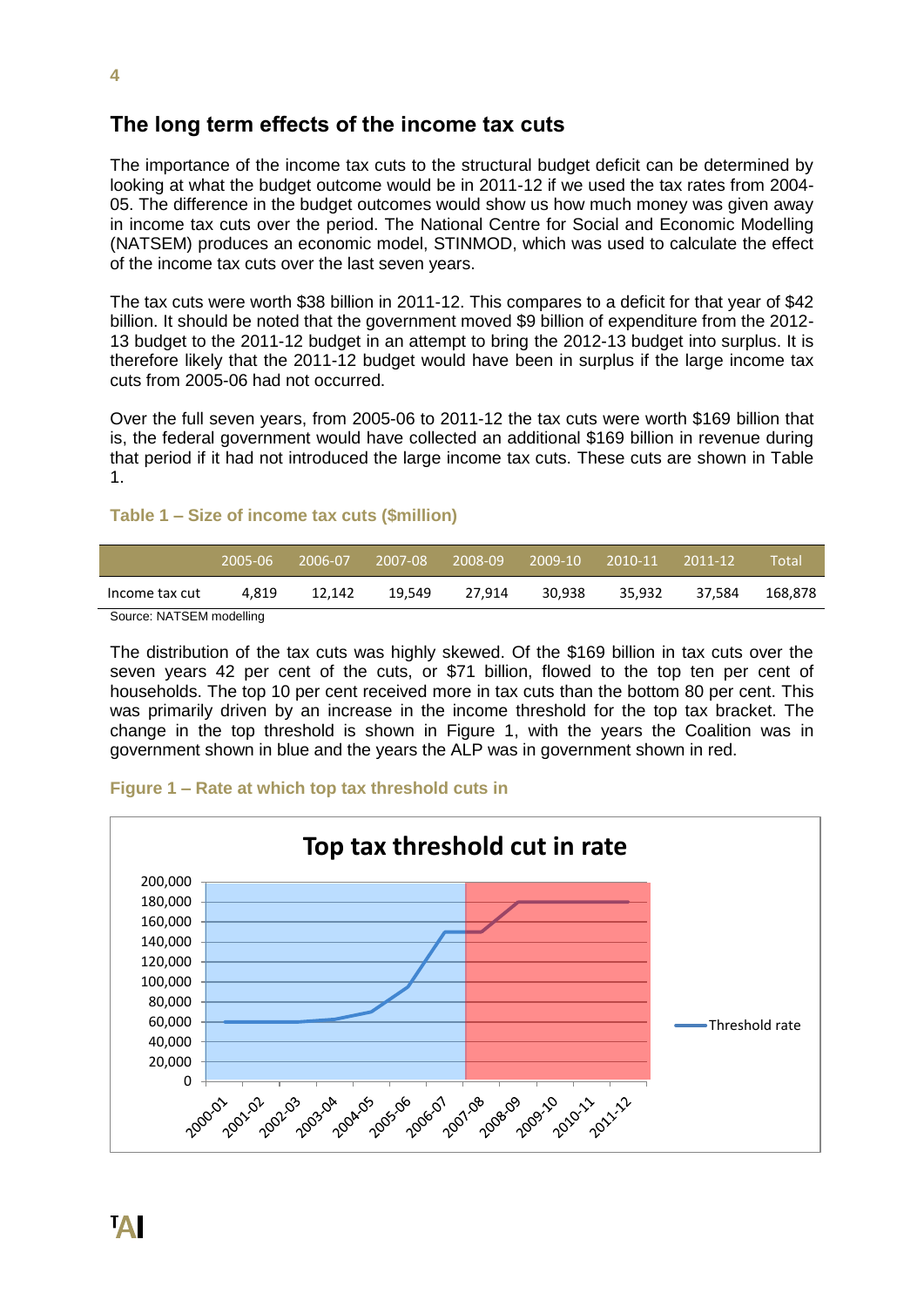The top tax threshold was increased from \$70,000 in 2004-05 to \$180,000 in 2008-09. At the other end of the scale the tax free threshold was unchanged from 2004-05 to 2011-12. This substantially reduced the number of people in the top tax bracket. Even many years later in 2011-12 only 2.7 per cent of tax payers face the top tax rate.

To better understand how the income tax cuts favoured those on high incomes consider someone earning \$35,000 over the seven years from 2005-06 to 20011-12. Over those seven years this person would have saved \$11,844 from the income tax cuts. A person on \$500,000 would have saved \$117,534. The distribution of the tax cuts is shown in Table 2.

| <b>Deciles</b>           | Share (%) | Share (\$m) |  |  |
|--------------------------|-----------|-------------|--|--|
| 1                        | 0.0%      | 53          |  |  |
| $\overline{2}$           | 0.3%      | 454         |  |  |
| 3                        | 0.7%      | 1,241       |  |  |
| 4                        | 2.6%      | 4,314       |  |  |
| 5                        | 5.4%      | 9,120       |  |  |
| 6                        | 6.5%      | 11,035      |  |  |
| 7                        | 8.6%      | 14,456      |  |  |
| 8                        | 13.7%     | 23,130      |  |  |
| 9                        | 20.0%     | 33,790      |  |  |
| 10                       | 42.2%     | 71,286      |  |  |
| Total                    | 100%      | 168,878     |  |  |
| Source: NATSEM modelling |           |             |  |  |

#### **Table 2 – Share of income tax cuts (\$million)**

## **Bracket creep**

As the economy grows, so do incomes and over time people find they are moved into higher income brackets even if their wages are only growing at the rate of inflation. This is commonly known as bracket creep. As part of the modelling exercise the income brackets were deflated by the Consumer Price Index (CPI) in order to remove bracket creep. These deflated income brackets are shown in Appendix 2.

When bracket creep was removed the effect of the income tax cuts was reduced. In 2011-12 the tax cuts were worth \$26 billion. The total amount of the tax cuts over the seven years amounted to \$125 billion when bracket creep is removed. The distribution of the tax cuts remains highly skewed to the top 10 per cent of tax payers, with 43 per cent or \$54 billion flowing to the top 10 per cent.

#### **Table 3 – Size of income tax cuts removing bracket creep (\$million)**

|                        | 2005-06 | 2006-07 | ، 2007-08 | 2008-09 | 2009-10 | 2010-11 | 2011-12 | Total   |
|------------------------|---------|---------|-----------|---------|---------|---------|---------|---------|
| Income tax cut         | 3.258   | 9.689   | 14.848    | 21.771  | 23.319  | 25.900  | 26.374  | 125.159 |
| Course NATOEM modeling |         |         |           |         |         |         |         |         |

Source: NATSEM modelling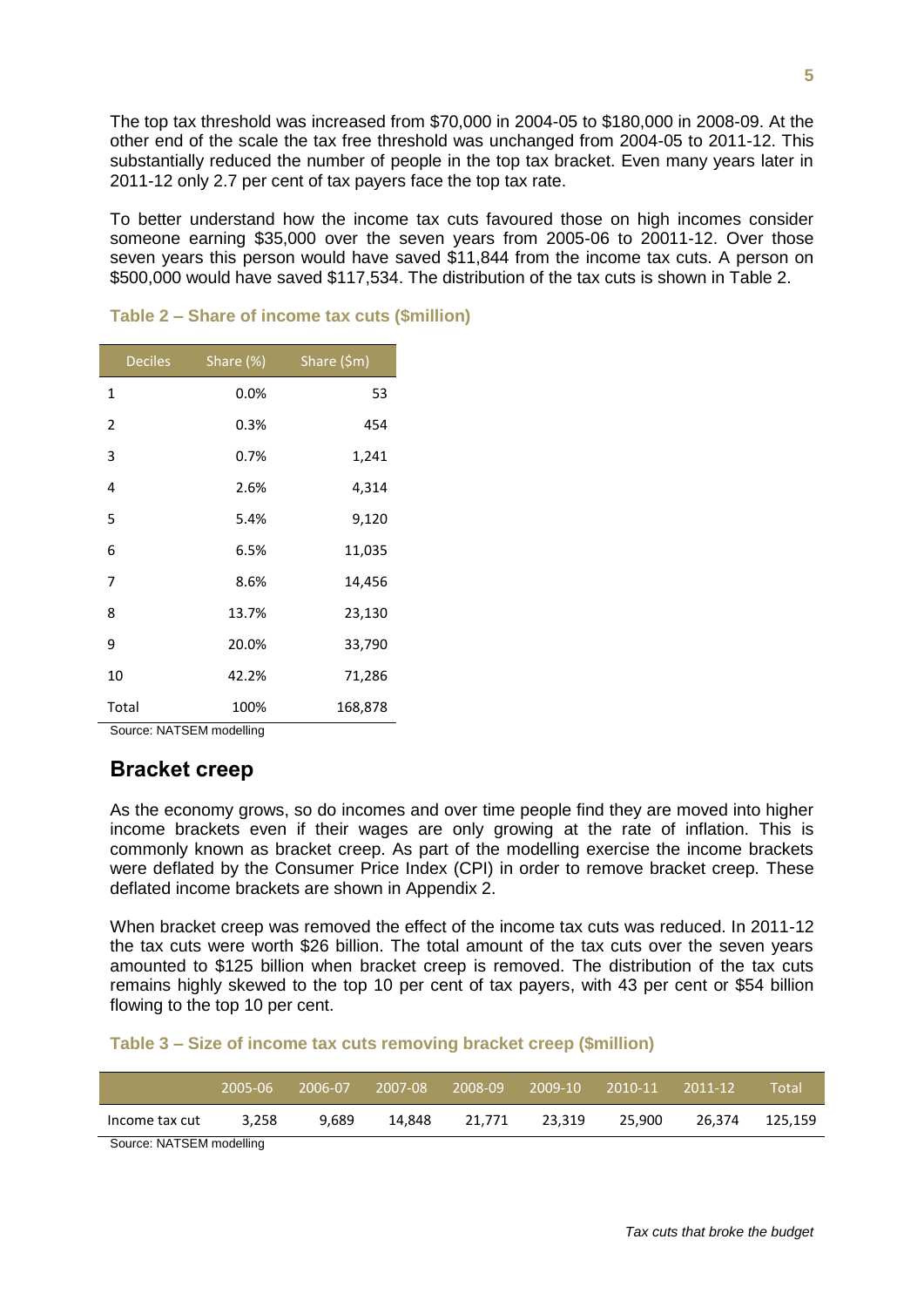## **Effect of the distribution of the tax cuts**

The skewing of the income tax cuts to high income earners meant that most of the benefits of those cuts flowed through to high income earners. Of the \$38 billion in tax cuts in 2011-12 the top 10 per cent of income earners gained \$16 billion. This was more than the total benefit to the bottom 80 per cent of income earners.

This is an important consideration when thinking about the current debate. Some commentators have called for the Gonski reforms, which would increase funding to disadvantaged schools, to be put on hold because the budget is in deficit. They have also questioned funding the NDIS, which would also provide additional funding to disadvantaged groups, for the same reason. If the budget is in deficit because of income tax cuts that primarily benefitted the highest income earners and this is being used as a reason not to give additional funding to the poor and disadvantaged, then public debate in Australia has reached a very strange place.

## **Sustainability of the budget**

Large income tax cuts are possible if they are accompanied by either commensurate spending cuts or increases in other tax revenue. The problem with the Howard/Costello and Rudd/Swan income tax cuts was that they were not offset in any way. They were instead, in the case of the Howard/Costello government, paid out of a temporary rise in revenue brought on by a booming economy. In the case of the Rudd/Swan government they were paid out as part of a stimulus package brought about by the GFC.

Paying for permanent income tax cuts with the temporary revenue increase from a booming economy ultimately sets the budget up to be unsustainable. When more normal economic conditions eventuate the budget no longer has the capacity to generate sufficient income. This is an important reason why the International Monetary Fund (IMF) found that between 2005 and 2007 the Howard/Costello government was responsible for the worst "fiscal profligacy" in Australian history.<sup>4</sup> It was not just that it spent big during that period; it was also because it set up the conditions for an unsustainable budget.

The extent of this unsustainability can be seen by looking at tax revenue growth in the boom years that saw income tax cuts. The economy boomed between 2004-05 and 2007-08, increasing company tax receipts by more than 50 per cent. GST revenues were also strong increasing 20 per cent. While income tax revenue was relatively weak increasing only 17 per cent. The relative weakness of income tax revenues can be explained by the large tax cuts the Howard/Costello government was handing out at the time.

When those tax cuts are removed income tax growth is a far healthier 35 per cent. This shows the huge impact on tax collection that the income tax cuts had. In 2011-12 the tax cuts slashed the amount of income tax the federal budget could collect by a quarter.

The argument for the sustainability of the tax cuts at the time was that even with the cuts the budget was still in surplus. This of course ignores the fact that the boom was hiding the long term unsustainability of the budget. In his final year as Treasurer in 2007, Costello announced his biggest tax cuts yet, \$34 billion over four years. When asked about the sustainability of these cuts he said;

 Martin (2013)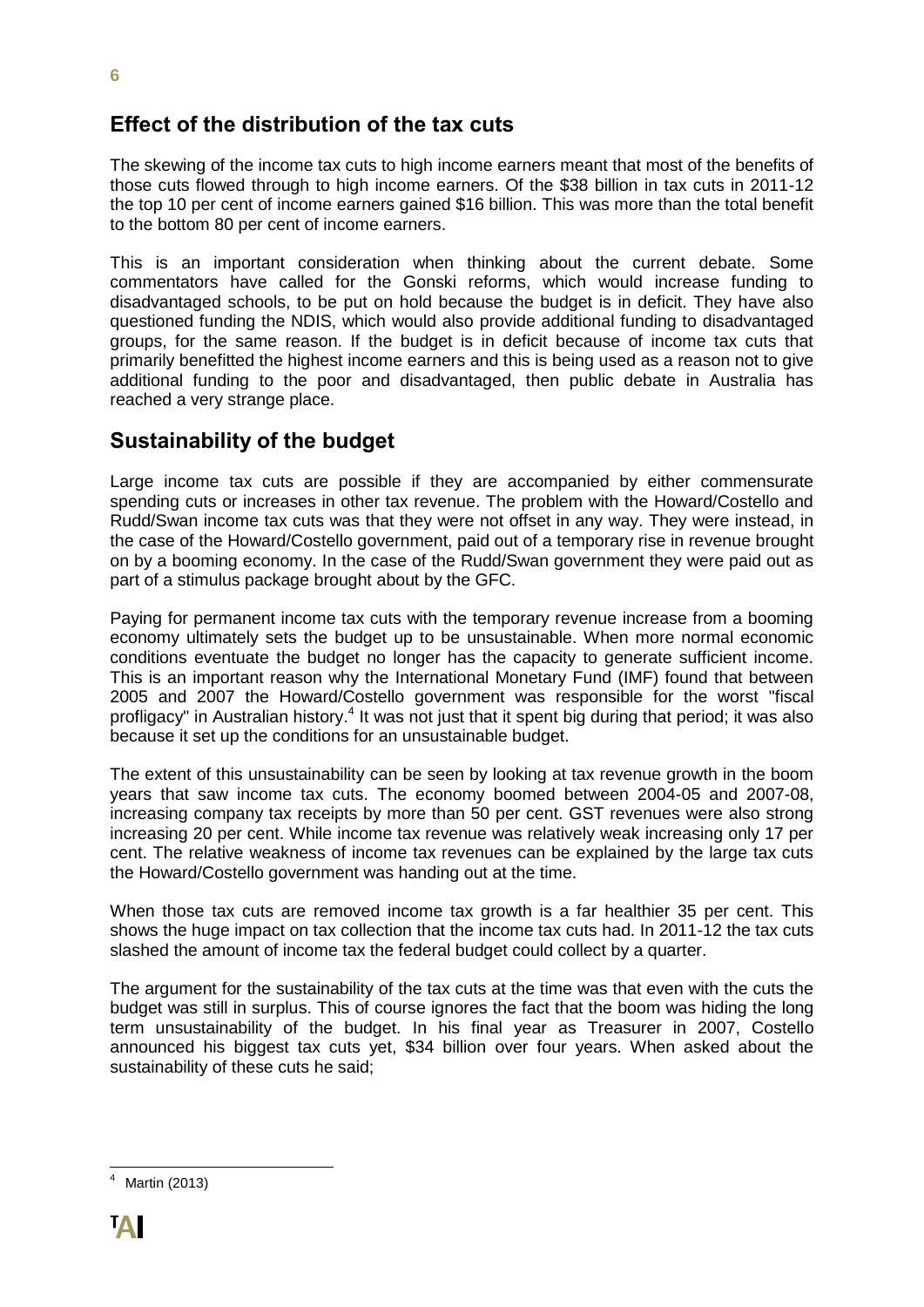"Now, we have a situation where we have increased revenue because of a surge in employment. The Government can either hang on to that revenue or return that revenue to taxpayers." 5

The surge caused by the business cycle could not last and so the tax cuts were creating a structural hole in the budget.

Mr Costello went on to explain his goal on income tax. He wanted 45 per cent of Australian workers paying tax of 15 cents per dollar, 85 per cent of Australian tax payers on a top marginal tax rate of 30 per cent or less, and to have 98 per cent of Australian tax payers on a top marginal tax rate of 35 per cent or less.<sup>6</sup>

Such large scale changes to Australia's tax structure would have been fine if Costello had planned to pay for those cuts by increasing taxes elsewhere. But instead he funded them out of a surplus created by the boom. This was simply unsustainable.

#### **How to fix the structural problem**

If the government wants to place the budget on a more sustainable footing then it will need to make some hard decisions. According to the OECD Australia is the sixth lowest taxed country in the developed world. For Australians to continue to enjoy a world class education and health system, the budget needs the capacity to generate the income to pay for it.

This does not necessarily mean that income taxes need to be increased. If there is a genuine desire to rebalance the taxation system away from income tax then this can be achieved by increases in taxation in other areas or a reduction of tax concessions and tax loop holes.

 5 Farnsworth (2007)

Dunlevy (2007)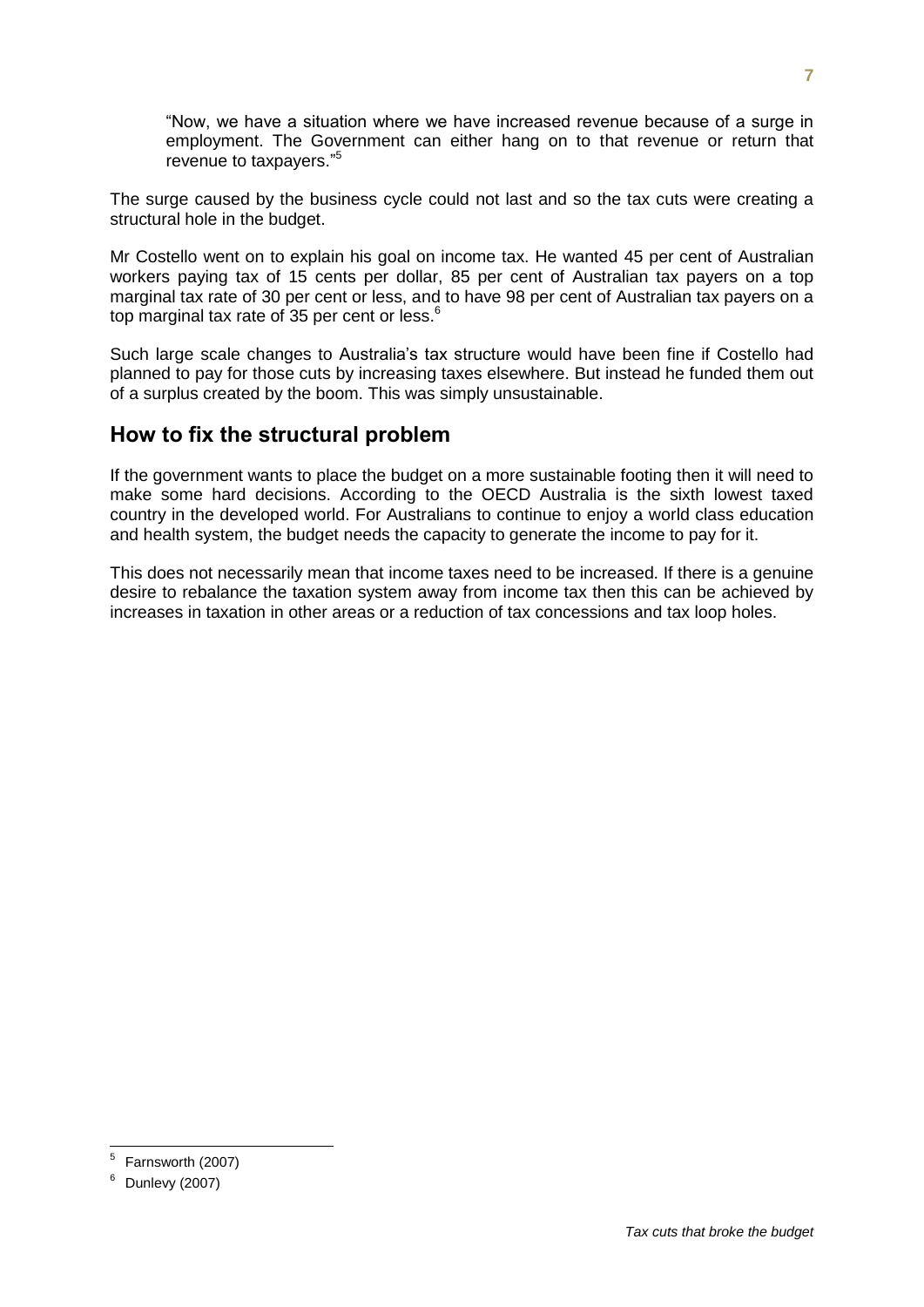## **References**

Dunlevy S, (2007). *Costello's \$34b tax cuts for all*, The Daily Telegraph, viewed 10 May 2013 [http://www.dailytelegraph.com.au/news/costellos-34b-tax-cuts-for-all/story-e6freuy9-](http://www.dailytelegraph.com.au/news/costellos-34b-tax-cuts-for-all/story-e6freuy9-1111114646567) [1111114646567](http://www.dailytelegraph.com.au/news/costellos-34b-tax-cuts-for-all/story-e6freuy9-1111114646567)

Farnsworth M, (2007). *Howard And Costello Offer Tax Cuts Package*, AustralianPolitics.com, viewed 10 May 2013 [http://australianpolitics.com/2007/10/15/howard-and-costello-offer-tax](http://australianpolitics.com/2007/10/15/howard-and-costello-offer-tax-cuts-package.html)[cuts-package.html](http://australianpolitics.com/2007/10/15/howard-and-costello-offer-tax-cuts-package.html)

Koukoulas, S (2013). *Step right up to a budget sensation*, Business Spectator, viewed 10 May 2013 [http://www.businessspectator.com.au/article/2013/2/12/national-affairs/step-right](http://www.businessspectator.com.au/article/2013/2/12/national-affairs/step-right-budget-sensation)[budget-sensation](http://www.businessspectator.com.au/article/2013/2/12/national-affairs/step-right-budget-sensation)

Martin, P (2013). *Hey, big spender: Howard the king of the loose purse strings*, SMH, viewed 10 May 2013 [http://www.smh.com.au/opinion/political-news/hey-big-spender-howard-the](http://www.smh.com.au/opinion/political-news/hey-big-spender-howard-the-king-of-the-loose-purse-strings-20130110-2cj32.html)[king-of-the-loose-purse-strings-20130110-2cj32.html](http://www.smh.com.au/opinion/political-news/hey-big-spender-howard-the-king-of-the-loose-purse-strings-20130110-2cj32.html)

The Treasury (2012a). Budget Paper No.1 2012-13, Appendix C: Receipts and Revenue History and Forecasts, p5-35

The Treasury (2012b). MYEFO 2012-13, Appendix D: Historical Australian Government data, viewed 10 May 2013 [http://www.budget.gov.au/2011-12/content/myefo/html/13\\_appendix\\_d-](http://www.budget.gov.au/2011-12/content/myefo/html/13_appendix_d-01.htm)[01.htm](http://www.budget.gov.au/2011-12/content/myefo/html/13_appendix_d-01.htm)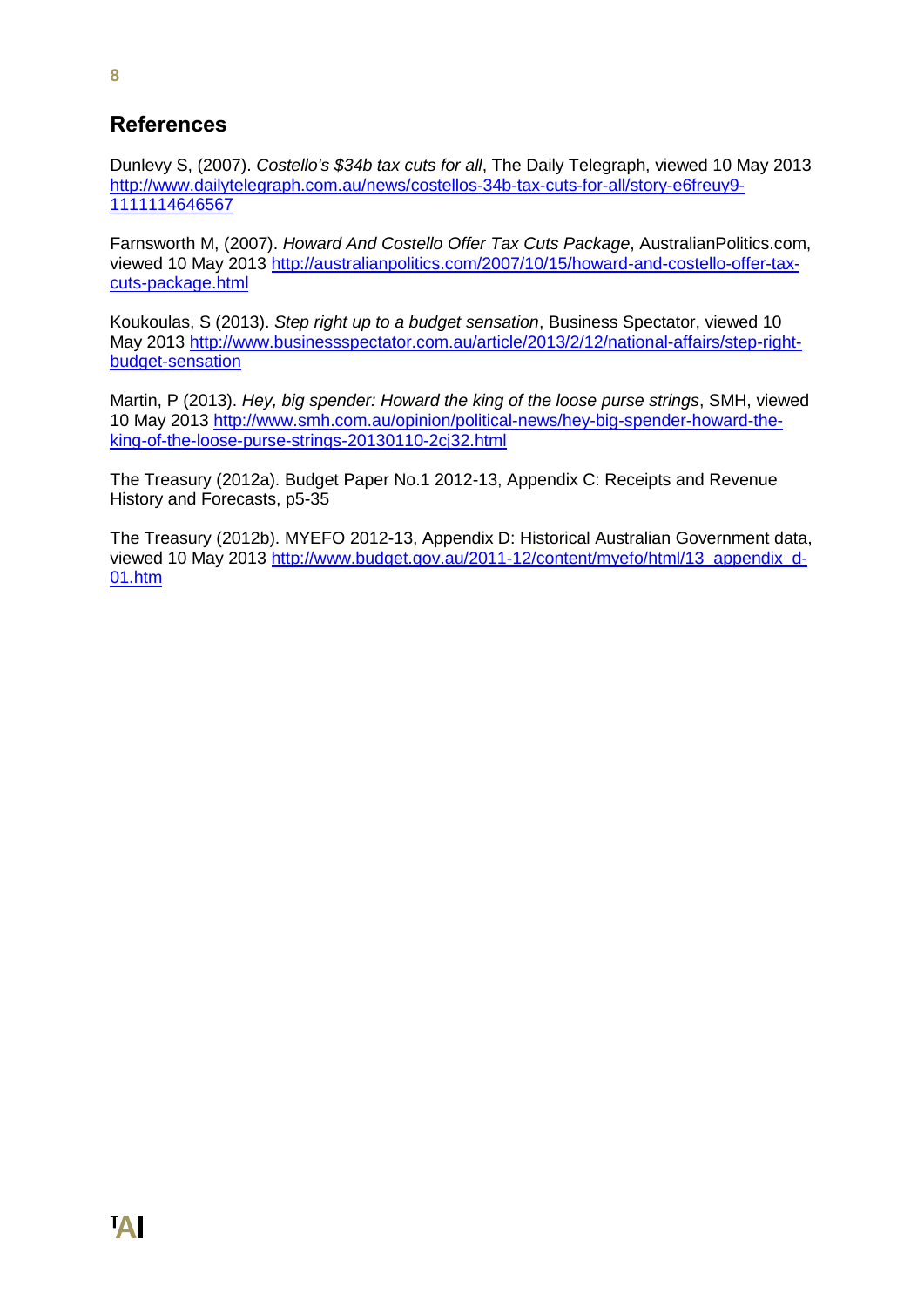# **Appendix 1**

## **Historical tax tables**

| 2004-05           |                                                      |  |
|-------------------|------------------------------------------------------|--|
| Taxable income    | Tax on this income                                   |  |
| \$0-\$6,000       | Nil                                                  |  |
| \$6,001-\$21,600  | 17 cents for each \$1 over \$6,000                   |  |
| \$21,601-\$58,000 | \$2,652 plus 30 cents for each \$1 over \$21,600     |  |
| \$58,001-\$70,000 | \$13,572 plus 42 cents for each \$1 over<br>\$58,000 |  |
| \$70,000 and over | \$18,612 plus 47 cents for each \$1 over<br>\$70,000 |  |

#### 2005-06

| Taxable income    | Tax on this income                           |
|-------------------|----------------------------------------------|
| \$0-\$6,000       | Nil                                          |
| \$6,001-\$21,600  | 15c for each \$1 over \$6,000                |
| \$21,601-\$63,000 | \$2,340 plus 30c for each \$1 over \$21,600  |
| \$63,001-\$95,000 | \$14,760 plus 42c for each \$1 over \$63,000 |
| Over \$95,000     | \$28,200 plus 47c for each \$1 over \$95,000 |

#### 2006-07

| Taxable income        | Tax on this income                            |
|-----------------------|-----------------------------------------------|
| \$0-\$6,000           | Nil                                           |
| \$6,001-\$25,000      | 15c for each \$1 over \$6,000                 |
| \$25,001-\$75,000     | \$2,850 plus 30c for each \$1 over \$25,000   |
| \$75,001-\$150,000    | \$17,850 plus 40c for each \$1 over \$75,000  |
| \$150,001 and<br>over | \$47,850 plus 45c for each \$1 over \$150,000 |

## 2007-08

| Taxable income        | Tax on this income                            |  |  |
|-----------------------|-----------------------------------------------|--|--|
| $$1 - $6,000$         | Nil                                           |  |  |
| \$6,001-\$30,000      | 15c for each \$1 over \$6,000                 |  |  |
| \$30,001-\$75,000     | \$3,600 plus 30c for each \$1 over \$30,000   |  |  |
| \$75,001-\$150,000    | \$17,100 plus 40c for each \$1 over \$75,000  |  |  |
| \$150,001 and<br>over | \$47,100 plus 45c for each \$1 over \$150,000 |  |  |

| Taxable income        | Tax on this income                            |
|-----------------------|-----------------------------------------------|
| $$1 - $6,000$         | Nil                                           |
| \$6,001-\$34,000      | 15c for each \$1 over \$6,000                 |
| \$34,001-\$80,000     | \$4,200 plus 30c for each \$1 over \$34,000   |
| \$80,001-\$180,000    | \$18,000 plus 40c for each \$1 over \$80,000  |
| \$180,001 and<br>over | \$58,000 plus 45c for each \$1 over \$180,000 |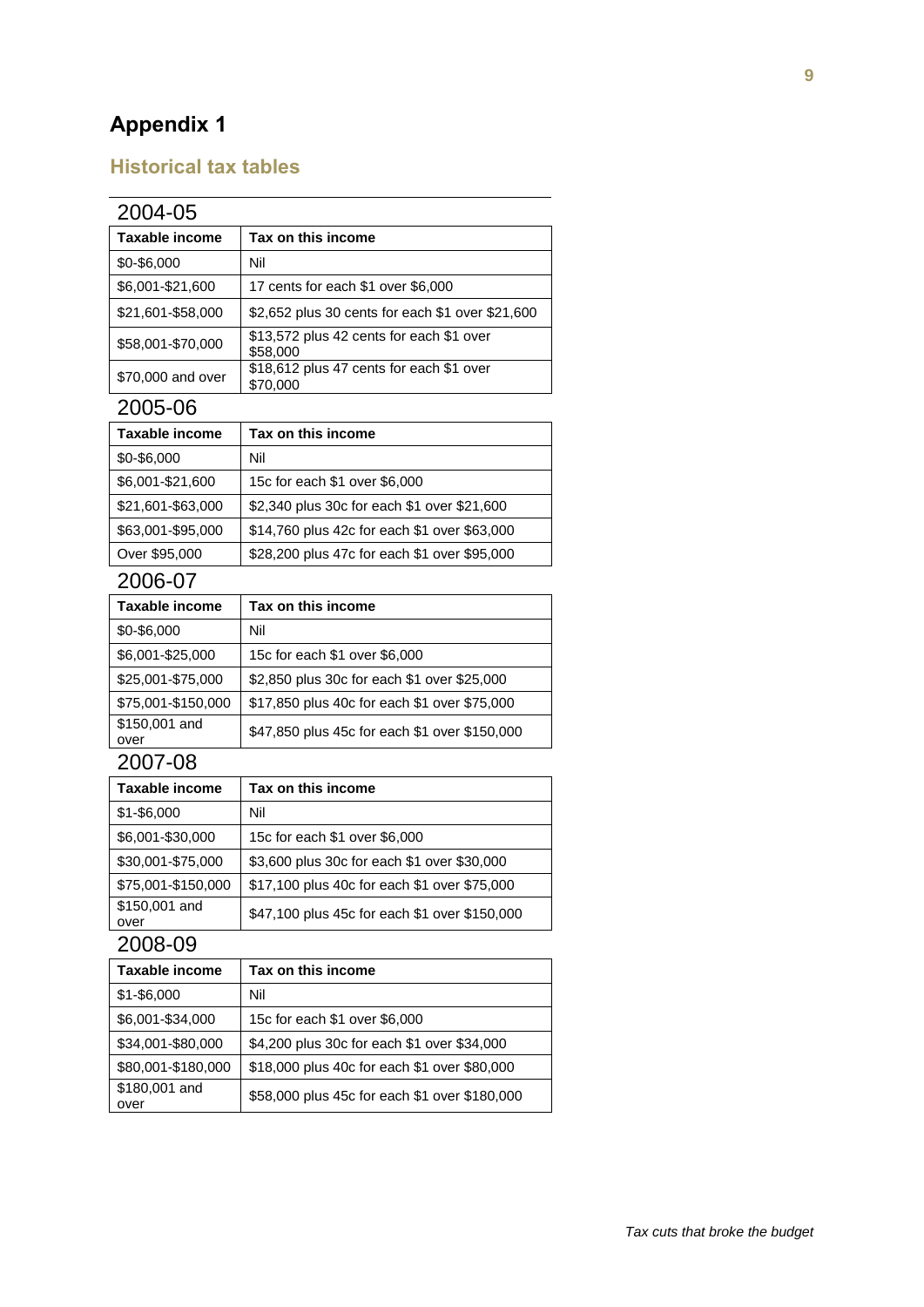#### 2009-10

| Taxable income           | Tax on this income                            |
|--------------------------|-----------------------------------------------|
| $$1 - $6,000$            | Nil                                           |
| \$6,001 - \$35,000       | 15c for each \$1 over \$6,000                 |
| $$35,001 - $80,000$      | \$4,350 plus 30c for each \$1 over \$35,000   |
| $$80,001 -$<br>\$180,000 | \$17,850 plus 38c for each \$1 over \$80,000  |
| \$180,001 and<br>over    | \$55,850 plus 45c for each \$1 over \$180,000 |

2010-11

| Taxable income           | Tax on this income                            |
|--------------------------|-----------------------------------------------|
| $1 - $6,000$             | Nil                                           |
| $$6,001 - $37,000$       | 15c for each \$1 over \$6,000                 |
| \$37,001 - \$80,000      | \$4,650 plus 30c for each \$1 over \$37,000   |
| $$80,001 -$<br>\$180,000 | \$17,550 plus 37c for each \$1 over \$80,000  |
| \$180,001 and<br>over    | \$54,550 plus 45c for each \$1 over \$180,000 |

| Taxable income           | Tax on this income                            |
|--------------------------|-----------------------------------------------|
| $0 - $6,000$             | Nil                                           |
| $$6,001 - $37,000$       | 15c for each \$1 over \$6,000                 |
| \$37,001 - \$80,000      | \$4,650 plus 30c for each \$1 over \$37,000   |
| $$80,001 -$<br>\$180,000 | \$17,550 plus 37c for each \$1 over \$80,000  |
| \$180,001 and<br>over    | \$54,550 plus 45c for each \$1 over \$180,000 |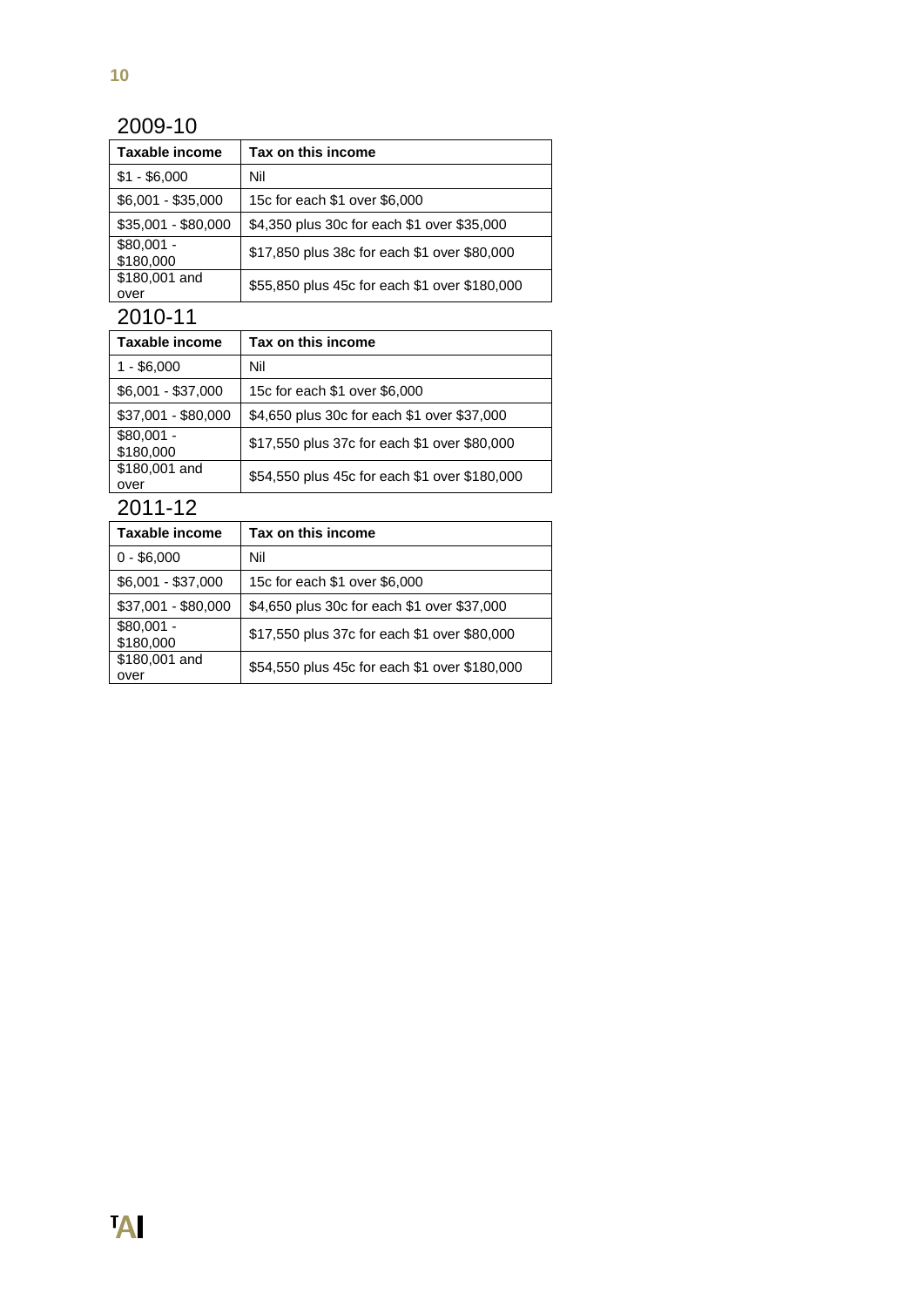# **Appendix 2**

# **Historical tax tables with thresholds deflated by the CPI**

| 2005-06           |                    |  |  |  |
|-------------------|--------------------|--|--|--|
| Taxable income    | Tax on this income |  |  |  |
| \$0-\$6,240       | Nil                |  |  |  |
| \$6,240-\$22,464  | 17 cents           |  |  |  |
| \$22,464-\$60,320 | 30 cents           |  |  |  |
| \$60,320-\$72,800 | 42 cents           |  |  |  |
| \$72,800 and over | 47 cents           |  |  |  |

#### 2006-07

| Taxable income    | Tax on this income |
|-------------------|--------------------|
| \$0-\$6,371       | Nil                |
| \$6,371-\$22,936  | 17 cents           |
| \$22,936-\$61,587 | 30 cents           |
| \$61,587-\$74,329 | 42 cents           |
| \$74,329 and over | 47 cents           |

## 2007-08

| Taxable income    | Tax on this income |
|-------------------|--------------------|
| \$0-\$6,645       | Nil                |
| \$6,645-\$23,922  | 17 cents           |
| \$23,922-\$64,235 | 30 cents           |
| \$64,235-\$77,525 | 42 cents           |
| \$77,525 and over | 47 cents           |

| Taxable income    | Tax on this income |
|-------------------|--------------------|
| \$0-\$6,738       | Nil                |
| \$6,738-\$24,257  | 17 cents           |
| \$24,257-\$65,134 | 30 cents           |
| \$65,134-\$78,610 | 42 cents           |
| \$78,610 and over | 47 cents           |